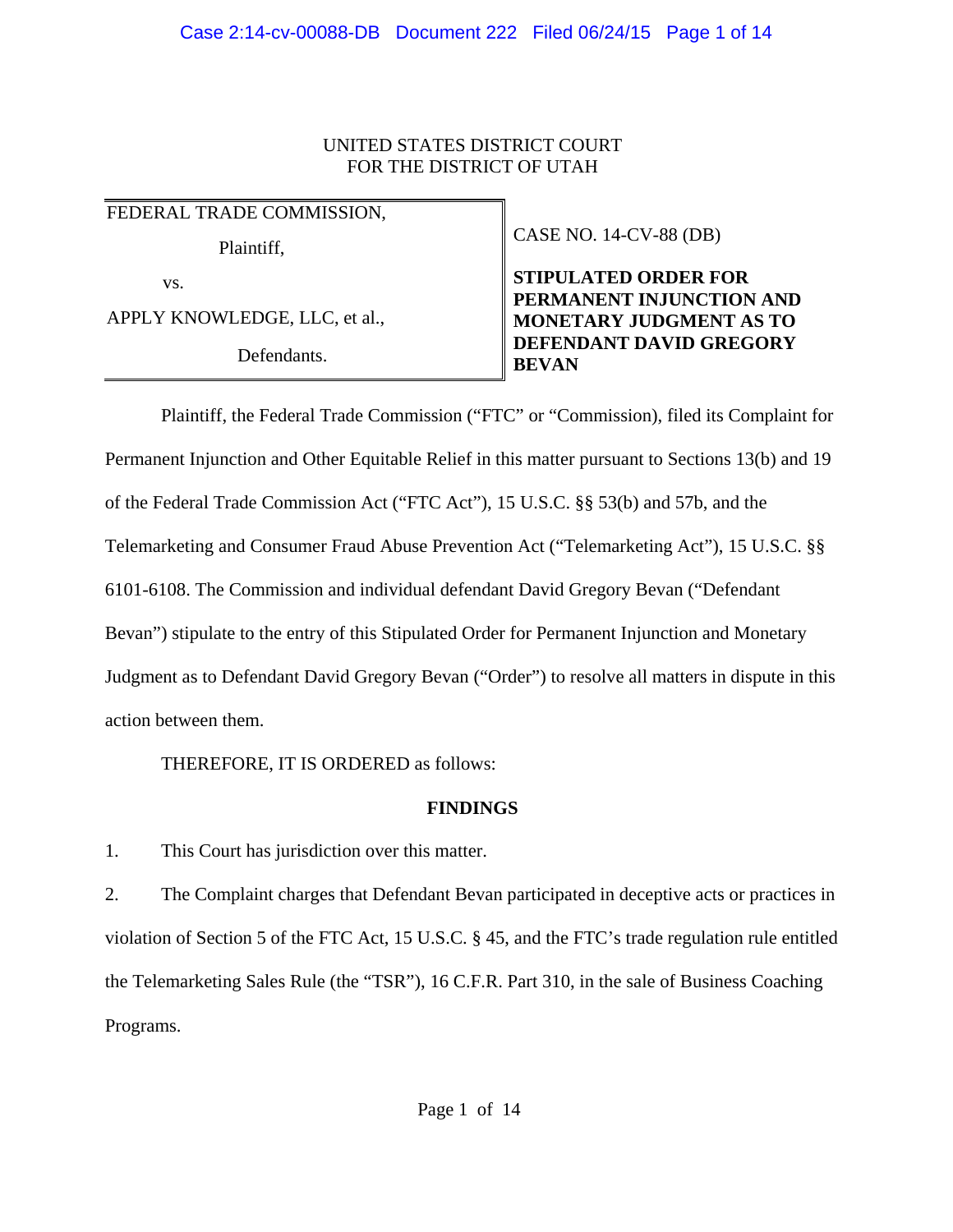### Case 2:14-cv-00088-DB Document 222 Filed 06/24/15 Page 2 of 14

3. Defendant Bevan neither admits nor denies any of the allegations in the Complaint, except as specifically stated in this Order. Only for purposes of this action, Defendant Bevan admits the facts necessary to establish jurisdiction.

4. Defendant Bevan waives any claim that he may have under the Equal Access to Justice Act, 28 U.S.C. § 2412, concerning the prosecution of this action through the date of this Order, and agrees to bear his own costs and attorney fees.

5. Defendant Bevan waives and releases any claims that he may have against the Commission and its respective agents that relate to this action.

6. Defendant Bevan and the Commission waive all rights to appeal or otherwise challenge or contest the validity of this Order.

### **DEFINITIONS**

For the purpose of this Order, the following definitions apply:

A. "**Asset**" means any legal or equitable interest in, right to, or claim to, any real, personal, or intellectual property, including chattel, goods, instruments, equipment, fixtures, general intangibles, effects, leaseholds, contracts, mail or other deliveries, shares of stock, securities, inventory, checks, notes, accounts, credits, receivables (including as those terms are defined in the Uniform Commercial Code), cash, trusts, including asset protection trusts, and reserve funds or other accounts associated with any payments processed on behalf of any defendant, including such reserve funds held by a payment processor, credit card processor, or bank.

B. "**Business Coaching Program**" means any program, plan, good, or service, including those related to work-at-home-opportunities, that is represented, expressly or by implication, to train or teach a participant or purchaser how to establish a business or earn money or other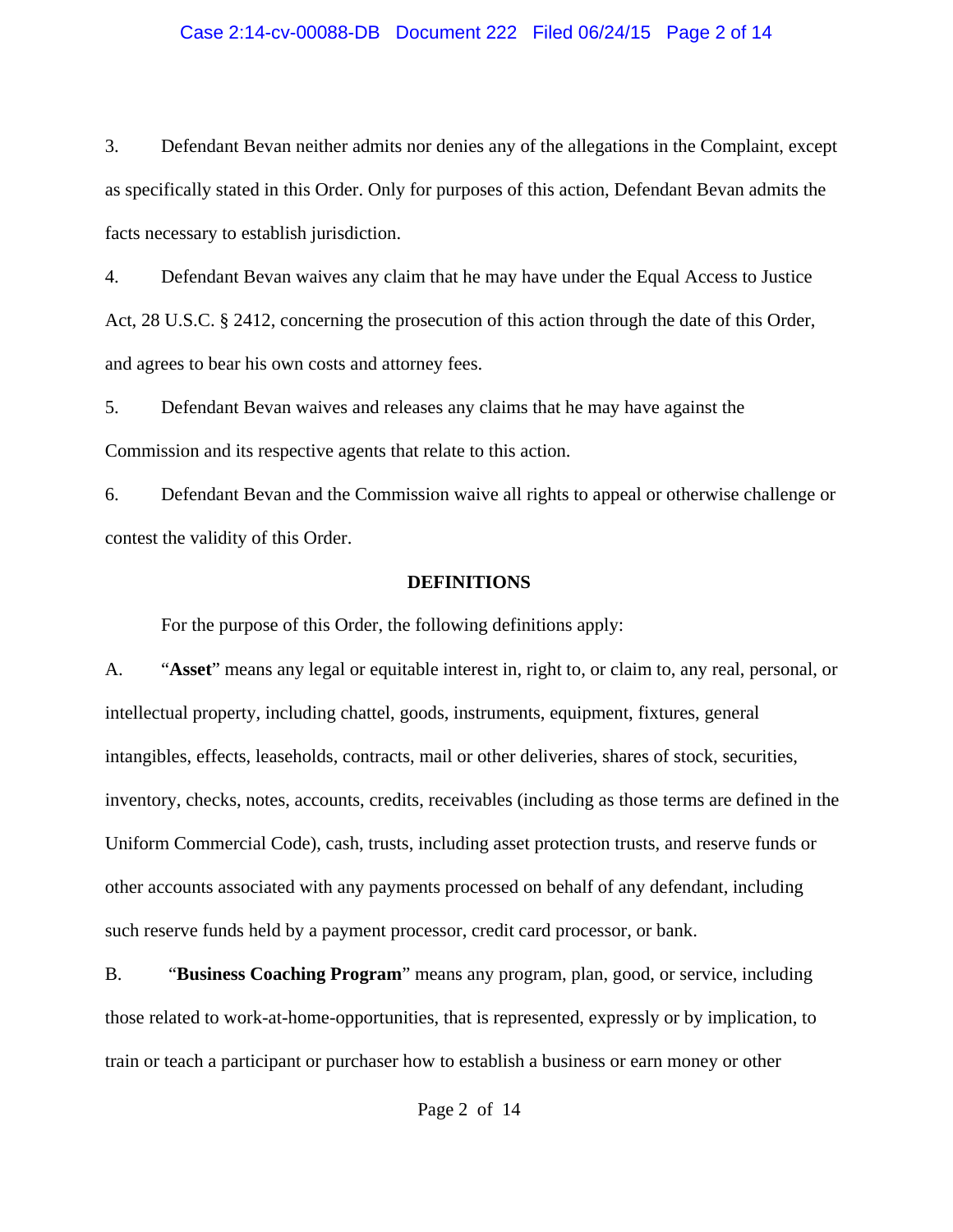### Case 2:14-cv-00088-DB Document 222 Filed 06/24/15 Page 3 of 14

consideration through a business or other activity.

C. "**Defendants**" means corporate defendants Apply Knowledge, LLC (d/b/a Apply Knowledge Institute and Coaching Department); DAHM International, LLC; Dominion of Virgo Investments, Inc.; eCommerce Support, LLC; Essent Media, LLC; eVertex Solutions, LLC; EVI, LLC (d/b/a Members Learning Center); Nemrow Consulting, LLC; Novus North, LLC (d/b/a MyMentoring, Yes International, LLC, and Your eCommerce Support International, LLC); Purple Buffalo, LLC (d/b/a Netmarketing); Supplier Source, LLC; 365DailyFit, LLC (d/b/a Net Training); Vensure International, LLC; VI Education, LLC, and their subsidiaries, affiliates, successors, and assigns and individual defendants David Gregory Bevan, Jessica Bjarnson, Phillip Edward Gannuscia, Chad Huntsman, Richard Nemrow, Jeffrey Nicol, Thomas J. Riskas, III, Babata Sonnenberg, and Ken Sonnenberg, individually, collectively, or in any combination.

D. "**Investment Opportunity**" means anything, tangible or intangible, that is offered, offered for sale, sold, or traded based wholly or in part on representations, either express or implied, about past, present, or future income, profit, or appreciation.

E. "**Person**" means a natural person, organization, or other legal entity, including a corporation, limited liability company, partnership, proprietorship, association, cooperative, government or governmental subdivision or agency, or any other group or combination acting as an entity.

F. "**Telemarketing**" means any plan, program, or campaign which is conducted to induce the purchase of goods or services by use of one or more telephones, and which involves a telephone call, whether or not covered by the Telemarketing Sales Rule.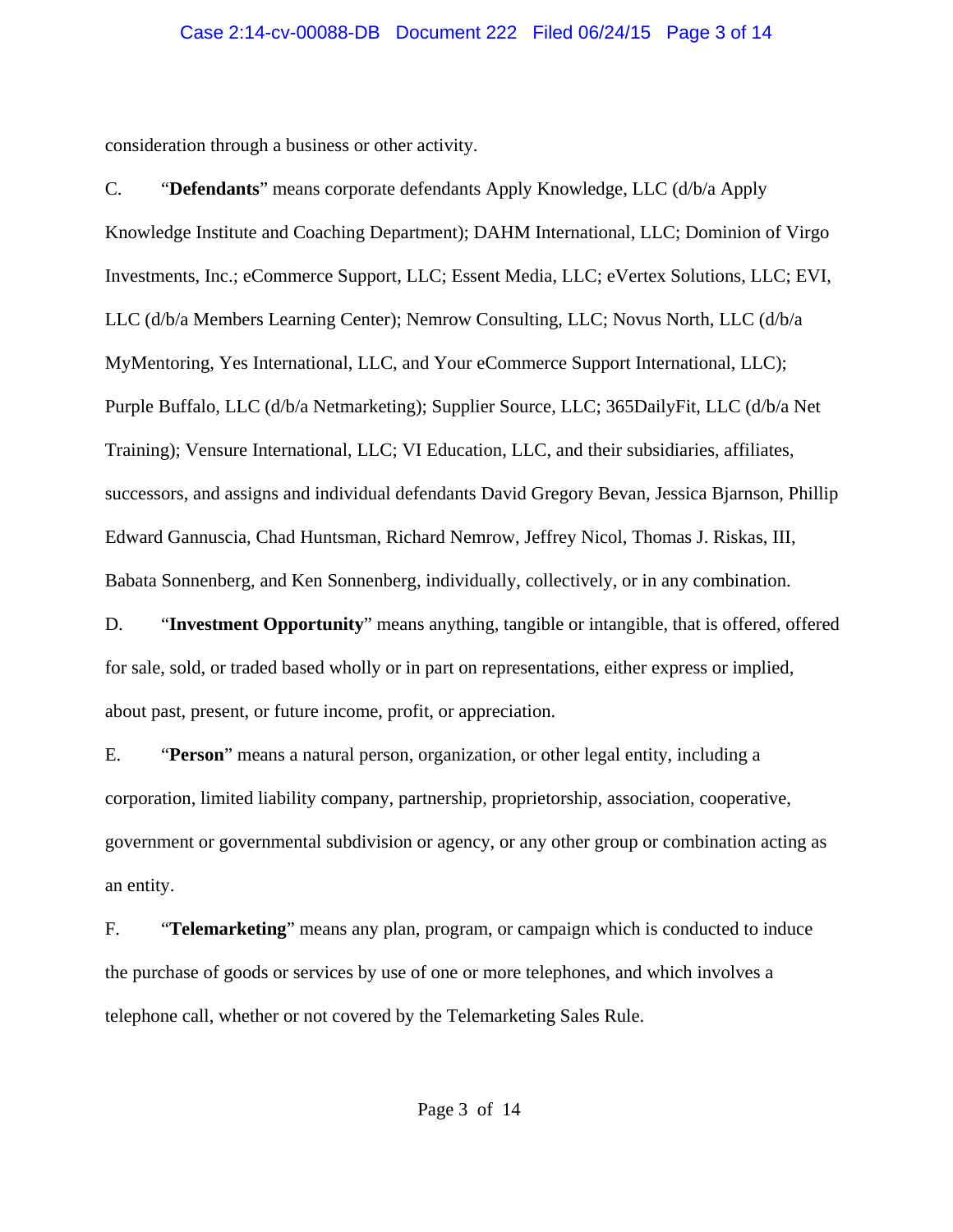## **ORDER**

# **I. BAN ON MARKETING OR SALE OF BUSINESS COACHING PROGRAMS**

**IT IS ORDERED** that Defendant Bevan is permanently restrained and enjoined from advertising, marketing, promoting, or offering for sale, or assisting in the advertising, marketing, promoting, or offering for sale of any Business Coaching Program.

## **II. PROHIBITED BUSINESS ACTIVITIES**

**IT IS FURTHER ORDERED** that Defendant Bevan, Defendant Bevan's officers,

agents, and employees, and all other Persons in active concert or participation with any of them, who receive actual notice of this Order, whether acting directly or indirectly, in connection with advertising, marketing, promoting, or offering for sale any good or service, are permanently restrained and enjoined from:

A. making, or assisting other Persons in making, in any manner, expressly or by implication, any claim about likely earnings, profit, or income unless the representation is non-misleading, and at the time such representation is made, Defendant Bevan possesses competent and reliable written substantiation for the claim;

B. misrepresenting, expressly or by implication, any material aspect of an Investment Opportunity, including risk and liquidity;

C. misrepresenting any fact material to consumers concerning any good or service, such as:

1. the total cost to purchase;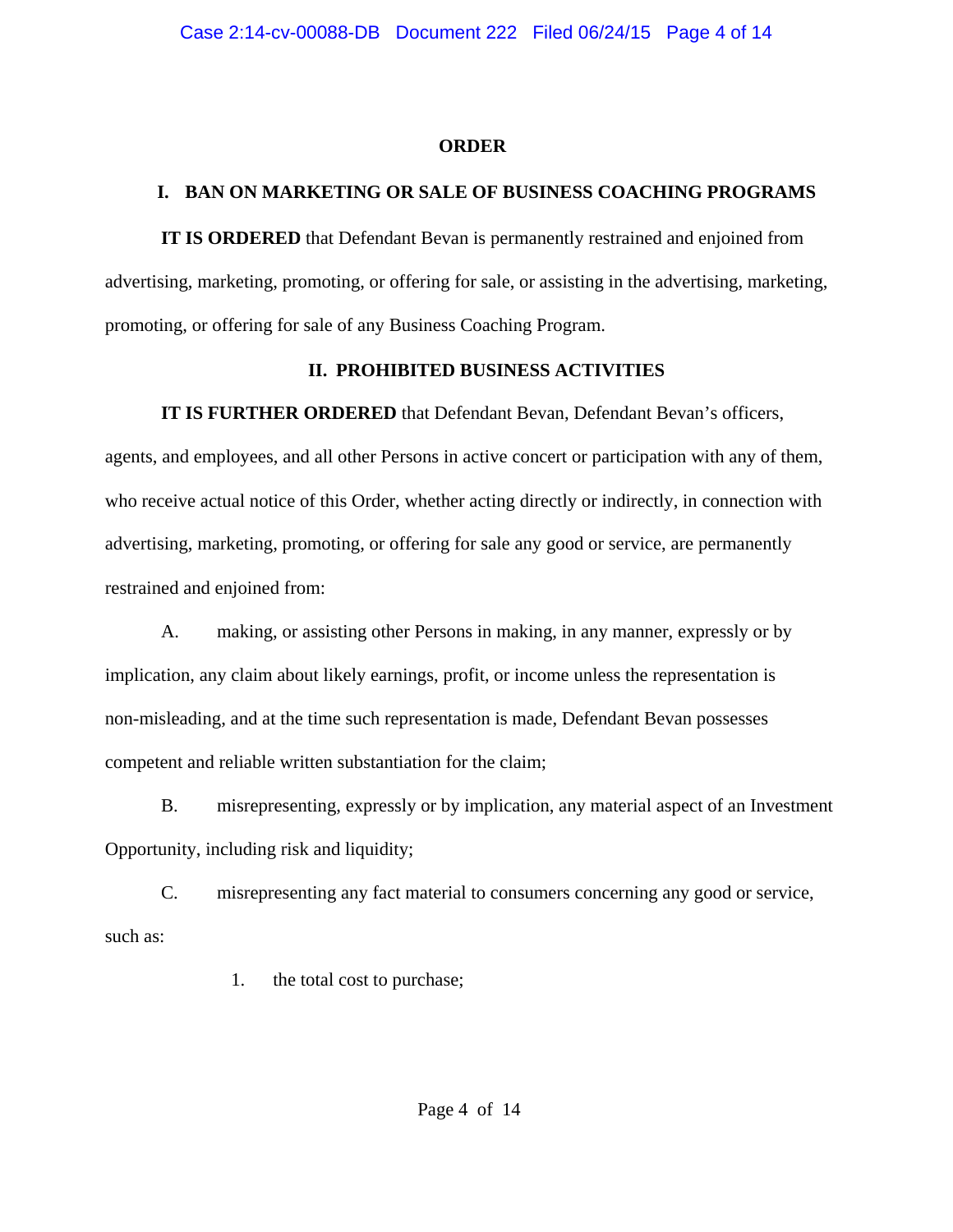#### Case 2:14-cv-00088-DB Document 222 Filed 06/24/15 Page 5 of 14

2. any material aspect of its performance, efficacy, nature, or central characteristics; or

3. any material restriction, limitation, or condition to purchase, receive or use it.

D. violating the TSR, 16 C.F.R. Part 310, a copy of which is attached at Attachment

#### **III. MONETARY JUDGMENT AND PARTIAL SUSPENSION**

#### **IT IS FURTHER ORDERED** that:

A.

A. Judgment in the amount of Thirty-Two Million, Three Hundred and Fifty-Eight Thousand, Two Hundred and Eighty-Six Dollars (\$32,358,286) is entered in favor of the Commission against Defendant Bevan, jointly and severally, as equitable monetary relief.

B. Defendant Bevan is ordered to pay to the Commission One Hundred Sixteen Thousand, Eight Hundred Seventy-One Dollars and Nineteen Cents (\$116,871.19). Such payment must be made within seven (7) calendar days of entry of this Order by electronic fund transfer in accordance with instructions previously provided by a representative of the Commission. Upon such payment, the remainder of the judgment is suspended, subject to the Subsections below.

C. To assist Defendant Bevan's payment of \$116,871.19 to the Commission, the Court releases from the asset freeze imposed under the Stipulated Preliminary Injunction Order [Docket No. 99] those Assets in the accounts identified on Attachment B (filed under seal) to this Order. The Assets identified on Attachment B to this Order are released from the asset freeze for the sole purpose of allowing Defendant Bevan to transfer them to his attorneys' trust account, if not already in that account, for payment of \$116,871.19 to the Commission within seven (7)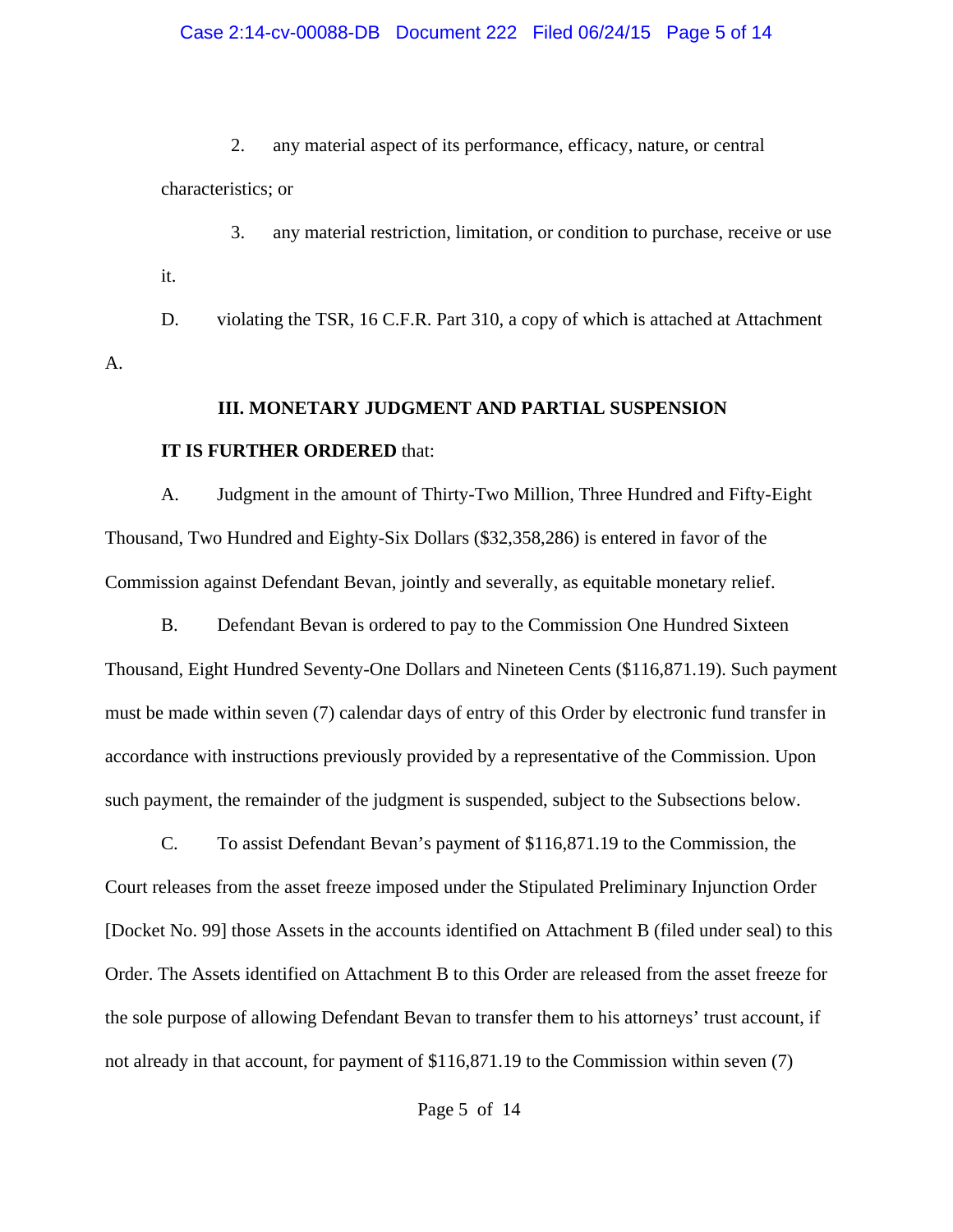### Case 2:14-cv-00088-DB Document 222 Filed 06/24/15 Page 6 of 14

calendar days of the entry of this Order, as provided for in Subsection B of this Section. Upon completion of this payment, the asset freeze is dissolved as to Defendant Bevan.

D. The Commission's agreement to the suspension of part of the judgment is expressly premised upon the truthfulness, accuracy, and completeness of Defendant Bevan's sworn financial statements and related documents (collectively "financial attestations") submitted to the Commission, namely:

1. the Financial Statement of Defendant Bevan signed on February 24, 2014, including the attachments;

2. the corrected Financial Statement of Defendant Bevan submitted on February 27, 2014, including the attachments; and

3. the Seller's Settlement Statement for the real property located at 9713 W. Silverspring Street, Boise, ID 83709, which Defendant Bevan submitted on January 20, 2015.

E. The suspension of the judgment will be lifted as to Defendant Bevan if, upon motion by the Commission, the Court finds that Defendant Bevan failed to disclose any material Asset, materially misstated the value of any Asset, or made any other material misstatement or omission in the financial attestations identified above.

F. If the suspension of the judgment is lifted, the judgment becomes immediately due as to Defendant Bevan in the amount specified in Subsection A above (which the parties stipulate only for purposes of this Section represents the consumer injury alleged in the Complaint), less any payment previously made pursuant to this Section, plus interest computed from the date of entry of this Order.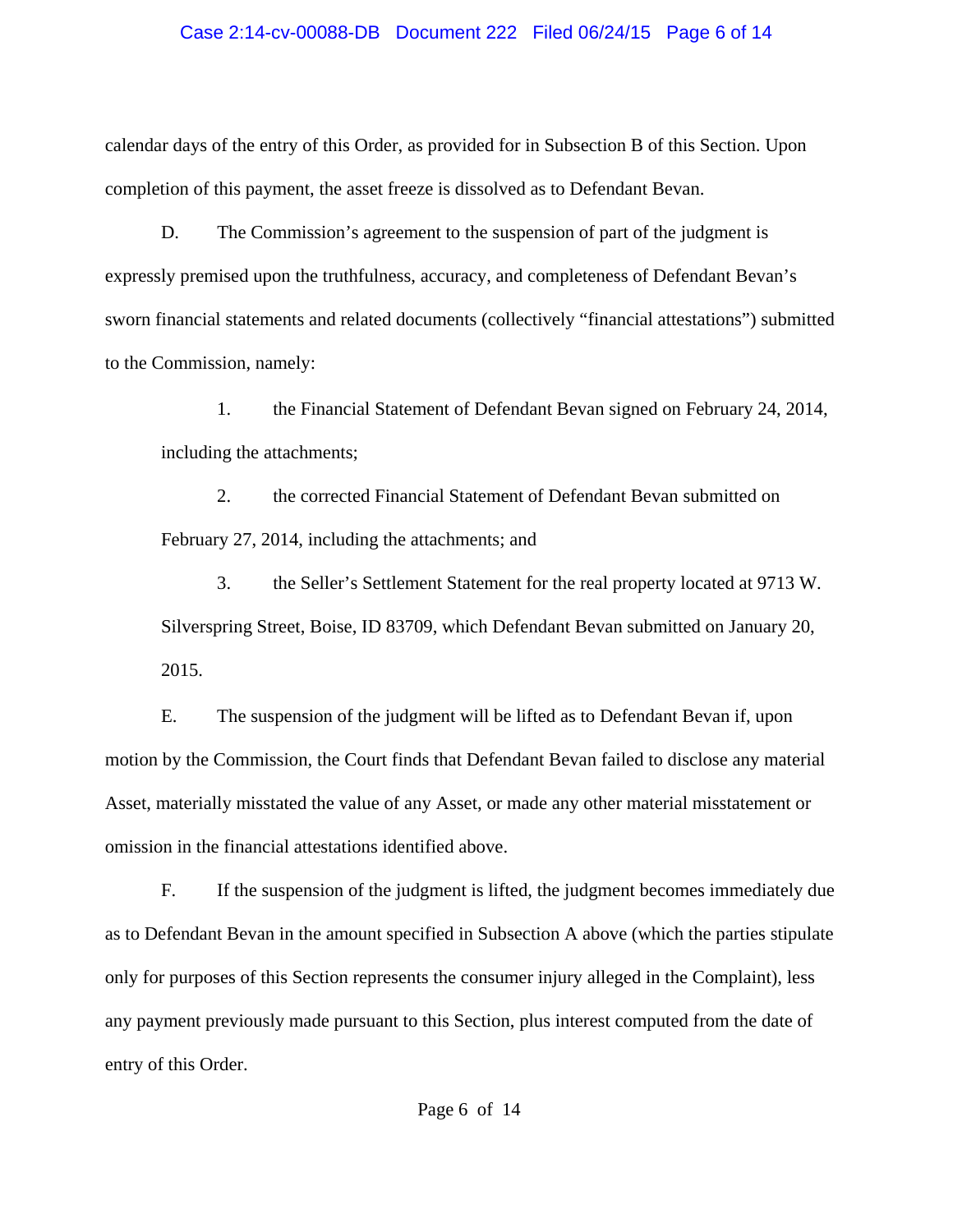#### Case 2:14-cv-00088-DB Document 222 Filed 06/24/15 Page 7 of 14

G. Defendant Bevan relinquishes dominion and all legal and equitable right, title, and interest in all Assets transferred pursuant to this Order and may not seek the return of any Assets.

H. The facts alleged in the Complaint will be taken as true, without further proof, in any subsequent civil litigation by or on behalf of the Commission, including in a proceeding to enforce its rights to any payment or monetary judgment pursuant to this Order, such as a non-dischargeability complaint in any bankruptcy case.

I. The facts alleged in the Complaint establish all elements necessary to sustain an action by the Commission pursuant to Section  $523(a)(2)(A)$  of the Bankruptcy Code, 11 U.S.C. § 523(a)(2)(A), and this Order will have collateral estoppel effect for such purposes.

J. Defendant Bevan acknowledges that his Taxpayer Identification Numbers (Social Security Numbers or Employer Identification Numbers), which he previously submitted to the Commission, may be used for collecting and reporting on any delinquent amount arising out of this Order, in accordance with 31 U.S.C. § 7701.

K. All money paid to the Commission pursuant to this Order may be deposited into a fund administered by the Commission or its designee to be used for equitable relief, including consumer redress and any attendant expenses for the administration of any redress fund. If a representative of the Commission decides that direct redress to consumers is wholly or partially impracticable or money remains after redress is completed, the Commission may apply any remaining money for such other equitable relief (including consumer information remedies) as it determines to be reasonably related to Defendants' practices alleged in the Complaint. Any money not used for such equitable relief is to be deposited to the U.S. Treasury as disgorgement. Defendant Bevan has no right to challenge any actions the Commission or its representatives may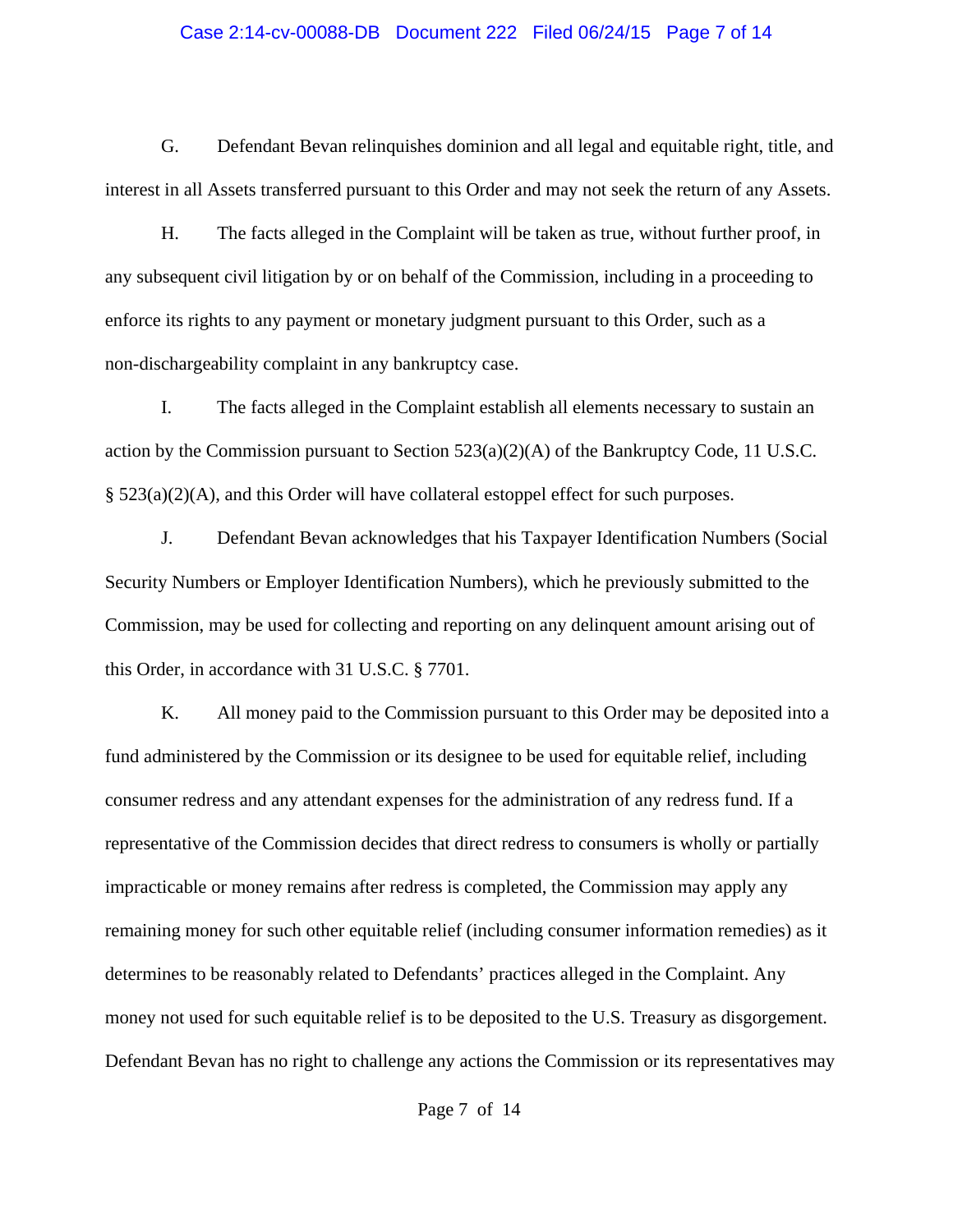take pursuant to this Subsection.

## **IV. CUSTOMER INFORMATION**

**IT IS FURTHER ORDERED** that Defendant Bevan, Defendant Bevan's officers, agents, and employees, and all other Persons in active concert or participation with any of them, who receive actual notice of this Order, are permanently restrained and enjoined from directly or indirectly:

A. failing to provide sufficient customer information to enable the Commission to efficiently administer consumer redress. If a representative of the Commission requests in writing any information related to redress, Defendant Bevan must provide it, in the form prescribed by the Commission, within fourteen (14) calendar days.

B. disclosing, using, or benefitting from customer information, including the name, address, telephone number, email address, social security number, other identifying information, or any data that enables access to a customer's account (including a credit card, bank account, or other financial account), that Defendant Bevan obtained prior to entry of this Order in connection with the telemarketing and sale of Business Coaching Programs.

C. failing to destroy such customer information in all forms in Defendant Bevan's possession, custody, or control within thirty (30) calendar days after receipt of written direction to do so from a representative of the Commission.

Provided, however, that customer information need not be disposed of, and may be disclosed, to the extent requested by a government agency or required by law, regulation, or court order.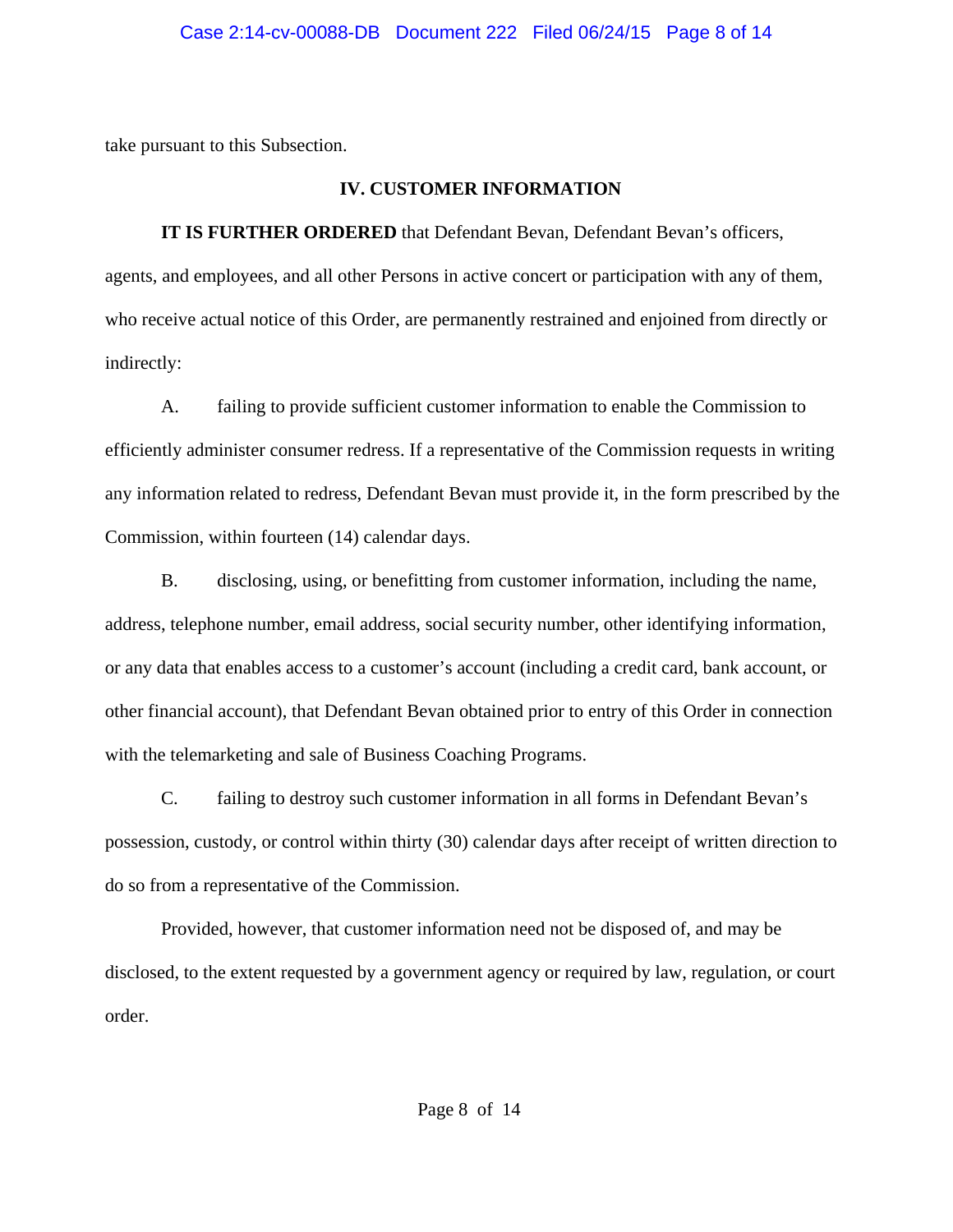#### **V. COOPERATION**

**IT IS FURTHER ORDERED** that Defendant Bevan must fully cooperate with

representatives of the Commission in this case and in any investigation related to or associated with the transactions or the occurrences that are the subject of the Complaint. Defendant Bevan must provide truthful and complete information, evidence, and testimony. Defendant Bevan must appear for interviews, discovery, hearings, trials, and any other proceedings that a Commission representative may reasonably request upon five (5) calendar days written notice, or other reasonable notice, at such places and times as a Commission representative may designate, without the service of a subpoena.

### **VI. ORDER ACKNOWLEDGMENTS**

**IT IS FURTHER ORDERED** that Defendant Bevan obtain acknowledgements of receipt of this Order:

A. Defendant Bevan, within seven (7) calendar days of entry of this Order, must submit to the Commission an acknowledgment of receipt of this Order sworn under penalty of perjury. The requirements for submitting an acknowledgment or other statement under penalty of perjury are discussed in Section VII.D of this Order.

B. For ten (10) years after entry of this Order, Defendant Bevan, for any business that he, individually or collectively with any other Defendant, is the majority owner or controls directly or indirectly, must deliver a copy of this Order to: (1) all principals, officers, directors, and LLC managers and members; (2) all employees, agents, and representatives who participate in conduct related to the subject matter of the Order; and (3) any business entity resulting from any change in structure as set forth in the Section titled Compliance Reporting. *See* Section VII of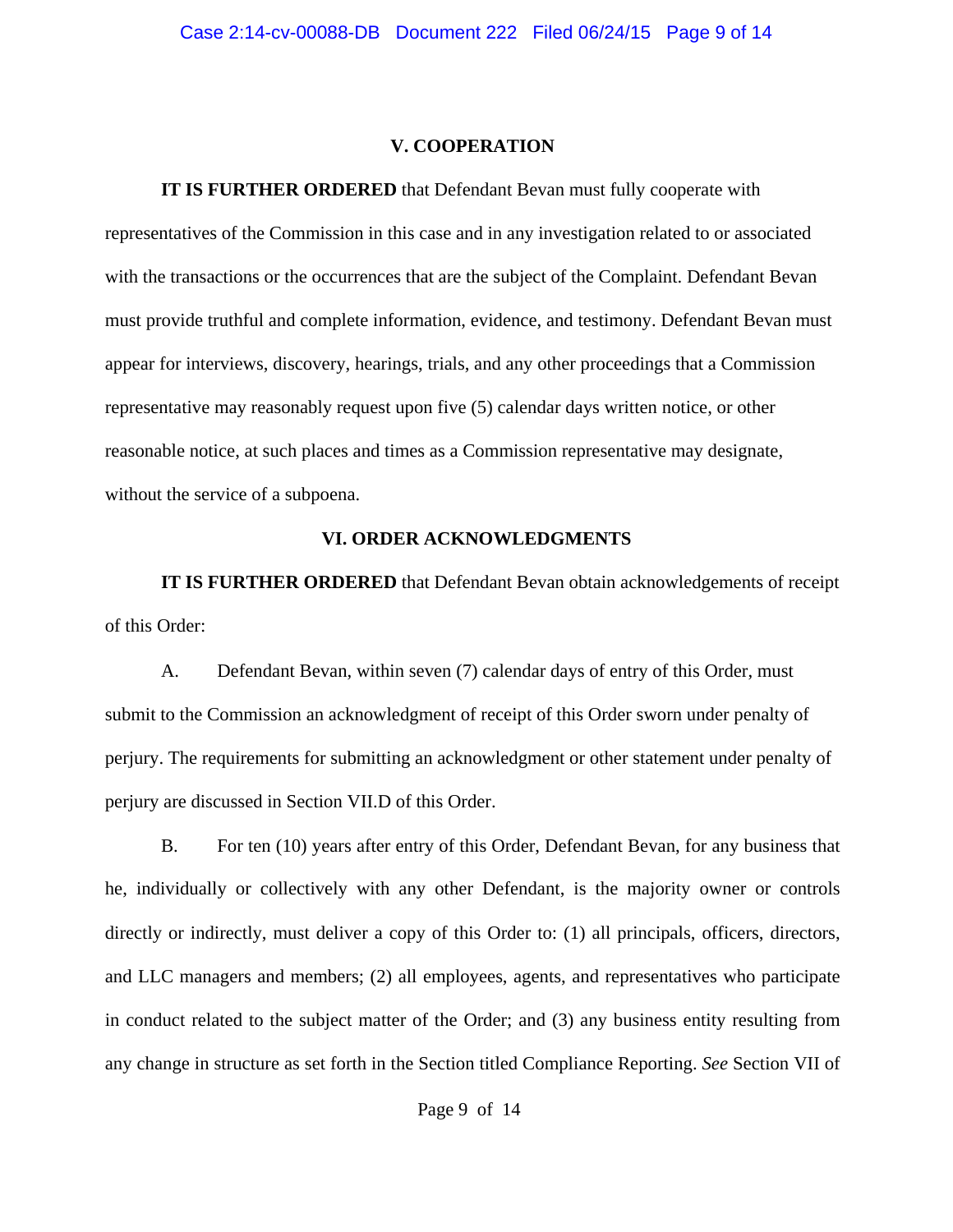#### Case 2:14-cv-00088-DB Document 222 Filed 06/24/15 Page 10 of 14

this Order. Delivery must occur within seven (7) calendar days of entry of this Order for current personnel. For all others, delivery must occur before they assume their responsibilities.

C. From each individual or entity to which Defendant Bevan delivers a copy of this Order, he must obtain, within thirty (30) calendar days, a signed and dated acknowledgment of receipt of this Order.

#### **VII. COMPLIANCE REPORTING**

**IT IS FURTHER ORDERED** that Defendant Bevan make timely submissions to the Commission:

A. One year after entry of this Order, Defendant Bevan must submit a compliance report, sworn under penalty of perjury. Defendant Bevan must: (1) identify the primary physical, postal, and email address, and telephone number, as designated points of contact, which representatives of the Commission may use to communicate with him; (2) identify all of his telephone numbers and all of his physical, postal, email, and Internet addresses, including all residences; (3) identify all of his businesses by all of their names, telephone numbers, and physical, postal, email, and Internet addresses; (4) describe the activities of each of his businesses, including the goods and services offered, the means of advertising, marketing, and sales, and the involvement of any other Defendant (which Defendant Bevan must describe if he knows or should know due to his own involvement); (5) identify all business activities, including any business for which he performs services whether as an employee or otherwise and any entity in which he has any ownership interest; (6) describe in detail his involvement in each such business, including title, role, responsibilities, participation, authority, control, and any ownership; (7) describe in detail whether and how he is in compliance with each Section of this Order; and (8)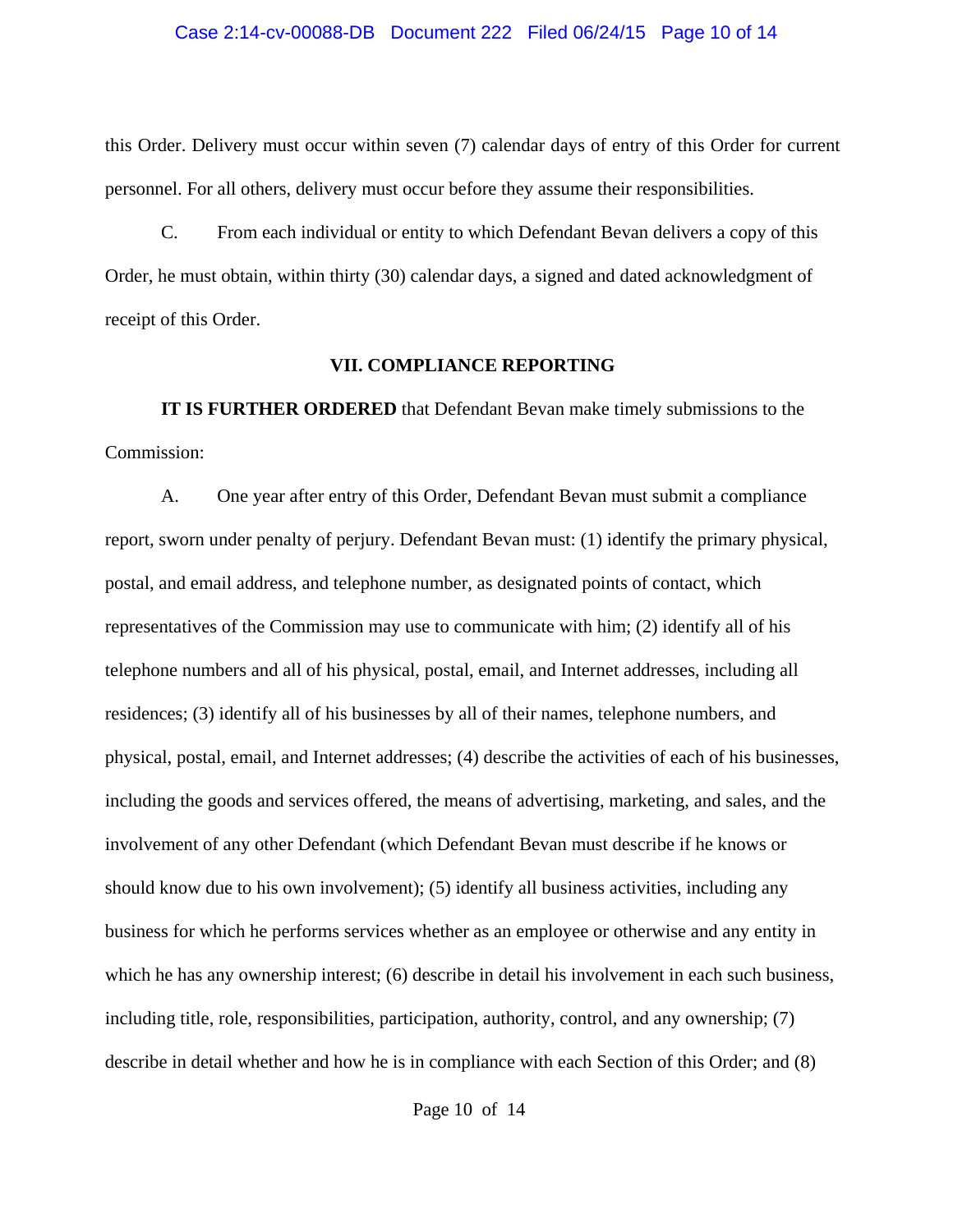#### Case 2:14-cv-00088-DB Document 222 Filed 06/24/15 Page 11 of 14

provide a copy of each Order Acknowledgment obtained pursuant to this Order, as discussed in Section VI of this Order, unless previously submitted to the Commission.

B. For ten (10) years after entry of this Order, Defendant Bevan must submit a compliance notice, sworn under penalty of perjury, within fourteen (14) calendar days of any change in the following: (1) his designated points of contact; (2) his name, including aliases or fictitious name, or residence address; (3) his title or role in any business activity, including any business for which he performs services whether as an employee or otherwise and any entity in which he has any ownership interest, and identify the name, physical address, and any Internet address of the business or entity; or (4) the structure of any entity that he has an ownership interest in or controls directly or indirectly that may affect compliance obligations arising under this Order, including: creation, merger, sale, or dissolution of the entity or any subsidiary, parent, or affiliate that engages in any acts or practices subject to this Order.

C. Defendant Bevan must submit to the Commission notice of the filing of any bankruptcy petition, insolvency proceeding, or similar proceeding by or against him within fourteen (14) calendar days of its filing.

D. Any submission to the Commission required by this Order to be sworn under penalty of perjury must be true and accurate and comply with 28 U.S.C. § 1746, such as by concluding: "I declare under penalty of perjury under the laws of the United States of America that the foregoing is true and correct. Executed on: \_\_\_\_\_" and supplying the date, signatory's full name, title (if applicable), and signature.

E. Unless otherwise directed by a Commission representative in writing, all submissions to the Commission pursuant to this Order must be emailed to DEbrief@ftc.gov or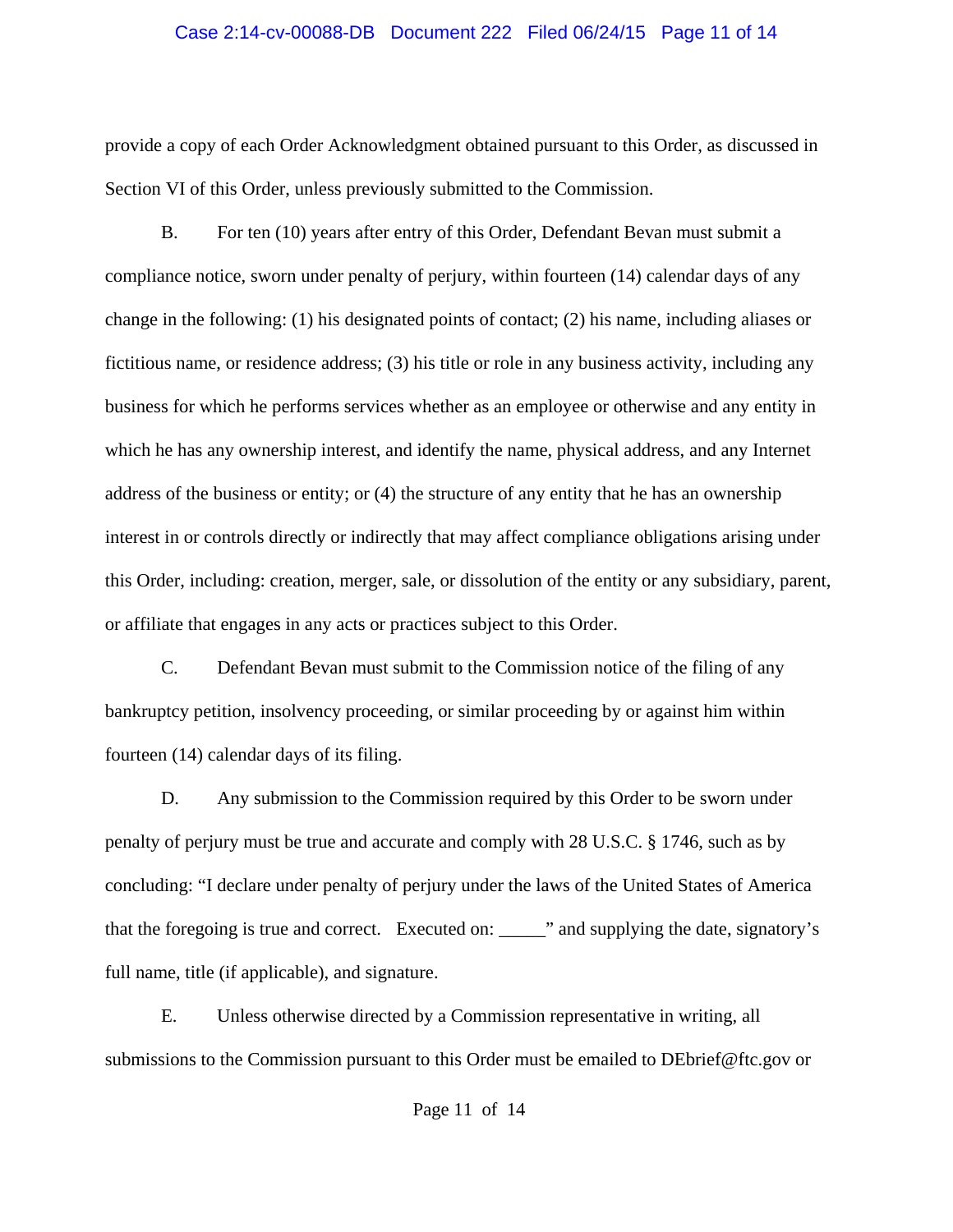sent by overnight courier (not the U.S. Postal Service) to: Associate Director for Enforcement, Bureau of Consumer Protection, Federal Trade Commission, 600 Pennsylvania Avenue NW, Washington, DC 20580. The subject line must begin: FTC v. Apply Knowledge, LLC, David Gregory Bevan, et al. X140018.

### **VIII. RECORDKEEPING**

**IT IS FURTHER ORDERED** that Defendant Bevan must create certain records for ten (10) years after entry of this Order, and retain each such record for five (5) years. Specifically, Defendant Bevan for any business that he, individually or collectively with any other Defendants, is a majority owner or controls directly or indirectly, must create and retain the following records:

A. accounting records showing the revenues from all goods or services sold;

B. personnel records showing, for each Person providing services, whether as an employee or otherwise, that Person's: name; addresses; telephone numbers; job title or position; dates of service; and (if applicable) the reason for termination;

C. records of all consumer complaints and refund requests, whether received directly or indirectly, such as through a third party, and any response;

D. all records necessary to demonstrate full compliance with each provision of this Order, including all submissions to the Commission;

E. a copy of each unique advertisement or other marketing material; and

F. a copy of each script used in telemarketing goods or services.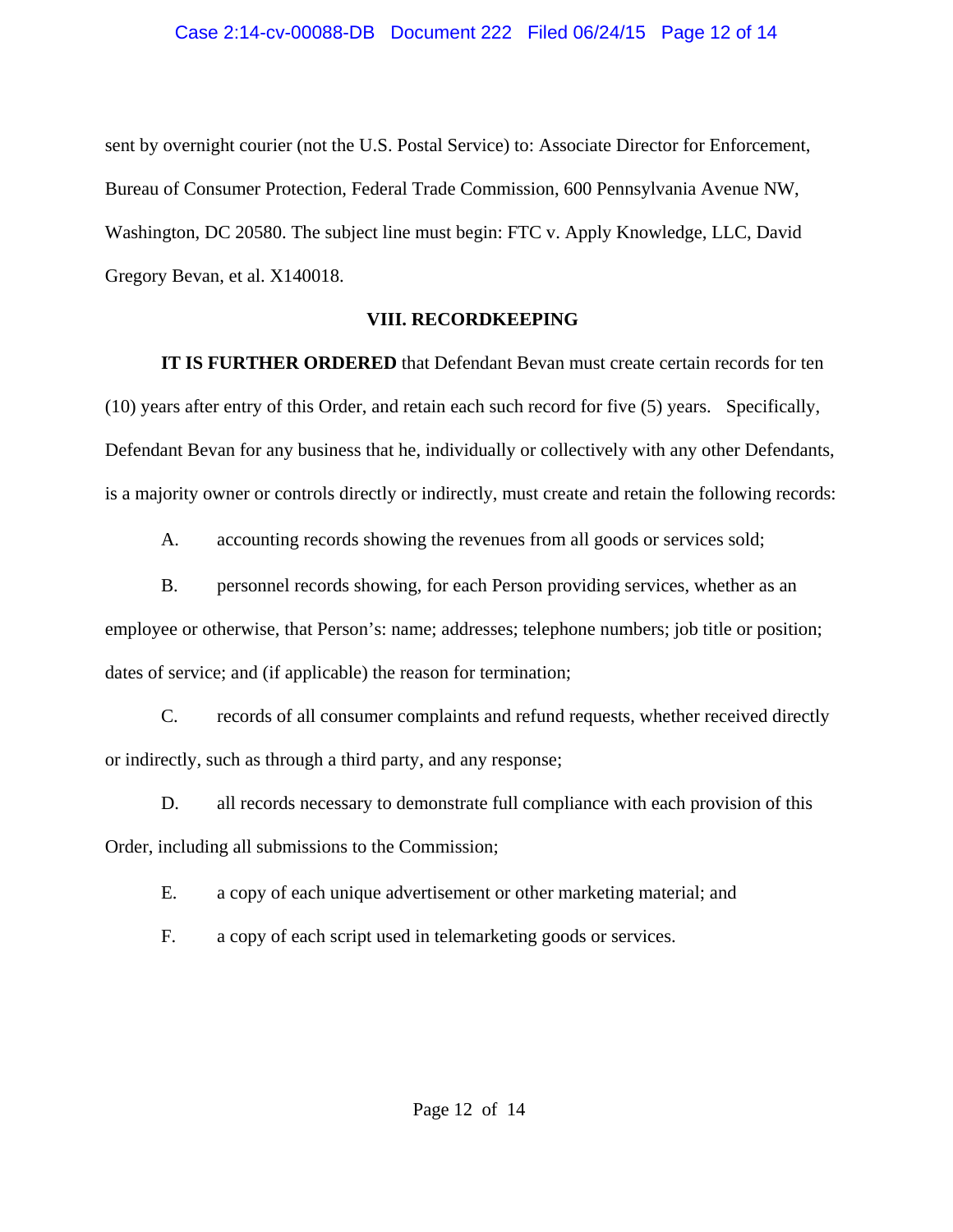#### **IX. COMPLIANCE MONITORING**

**IT IS FURTHER ORDERED** that, for monitoring Defendant Bevan's compliance with this Order, including the financial attestations upon which part of the judgment was suspended, and any failure to transfer any Assets as required by this Order:

A. Within fourteen (14) calendar days of receipt of a written request from a representative of the Commission, Defendant Bevan must: submit additional compliance reports or other requested information, which must be sworn under penalty of perjury; appear for depositions; and produce documents for inspection and copying. The Commission is also authorized to obtain discovery, without further leave of court, using any of the procedures prescribed by Federal Rules of Civil Procedure 29, 30 (including telephonic depositions), 31, 33, 34, 36, 45, and 69.

B. For matters concerning this Order, the Commission is authorized to communicate directly with Defendant Bevan. Defendant Bevan must permit representatives of the Commission to interview any employee or other person affiliated with any Defendant who has agreed to such an interview. The person interviewed may have counsel present.

C. The Commission may use all other lawful means, including posing, through its representatives as consumers, suppliers, or other individuals or entities, to Defendant Bevan or any individual or entity affiliated with Defendant Bevan, without the necessity of identification or prior notice. Nothing in this Order limits the Commission's lawful use of compulsory process, pursuant to Sections 9 and 20 of the FTC Act, 15 U.S.C. §§ 49, 57b-1.

D. Upon written request from a representative of the Commission, any consumer reporting agency must furnish consumer reports concerning Defendant Bevan, pursuant to Section